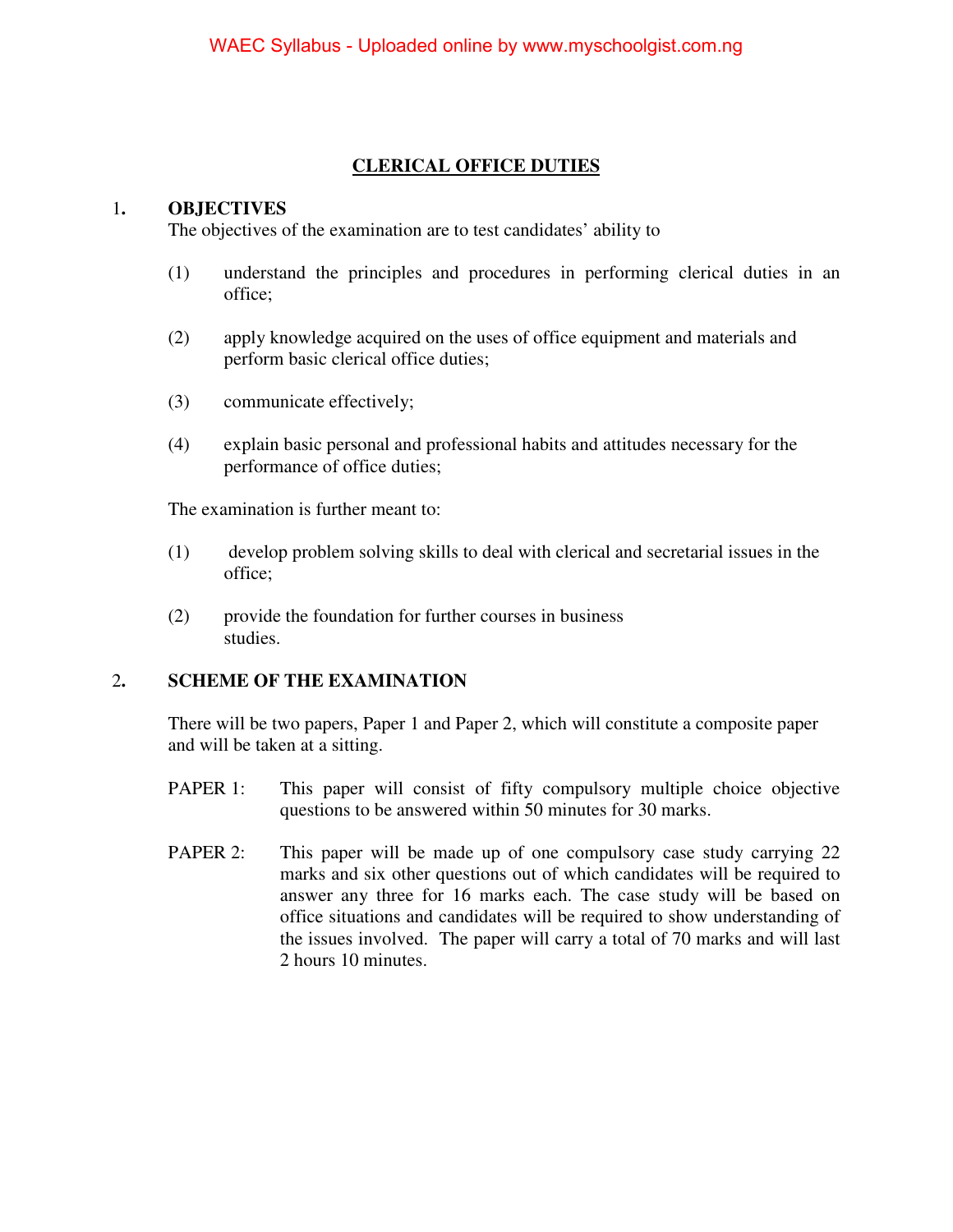#### 3. **DETAILED SYLLABUS**

| <b>TOPICS</b>                  | <b>NOTES</b>                           |
|--------------------------------|----------------------------------------|
| 1. THE OFFICE                  | Candidates should be able to:          |
| (1) Definition of an office    |                                        |
| <b>Functions</b><br>(2)        |                                        |
| (a) Receiving information      |                                        |
| (b) Recording information      |                                        |
| (c) Processing/Analysing       |                                        |
| information                    |                                        |
| (d) Giving information         |                                        |
| (e) Storing information        |                                        |
| (f) Safeguarding/Protecting    |                                        |
| Assets                         |                                        |
|                                |                                        |
| (3)<br><b>Sections</b>         |                                        |
| (a) Reception                  | identify the important roles played    |
| (b) General Office             | by each of these sections in an        |
| (c) Stores                     | organization;                          |
| (d) Mail Room/Registry         |                                        |
|                                |                                        |
| (4) Departments                |                                        |
| (a) Accounts their             |                                        |
| (b) Purchasing                 | examine the linkages among the         |
| (c) Sales                      | departments, sections and functions;   |
| (d) Personnel/Human            |                                        |
| Resource                       | identify the interrelationship among   |
| (e) Production                 | heads of departments;                  |
| (f) Legal                      |                                        |
| (g) Administration             |                                        |
| (h) Transport                  |                                        |
|                                |                                        |
| <b>Office Personnel</b><br>(5) | outline the relationship among office. |
| (a) Office Manager             | personnel in terms of their duties/    |
| (b) Office Supervisor          | functions in the office;               |
| (c) General Clerks             |                                        |
| (d) Accounts Clerks            |                                        |
| (e) Data entry Clerks          |                                        |
| (f) Administrative             |                                        |
| <b>Assistants</b>              |                                        |
|                                |                                        |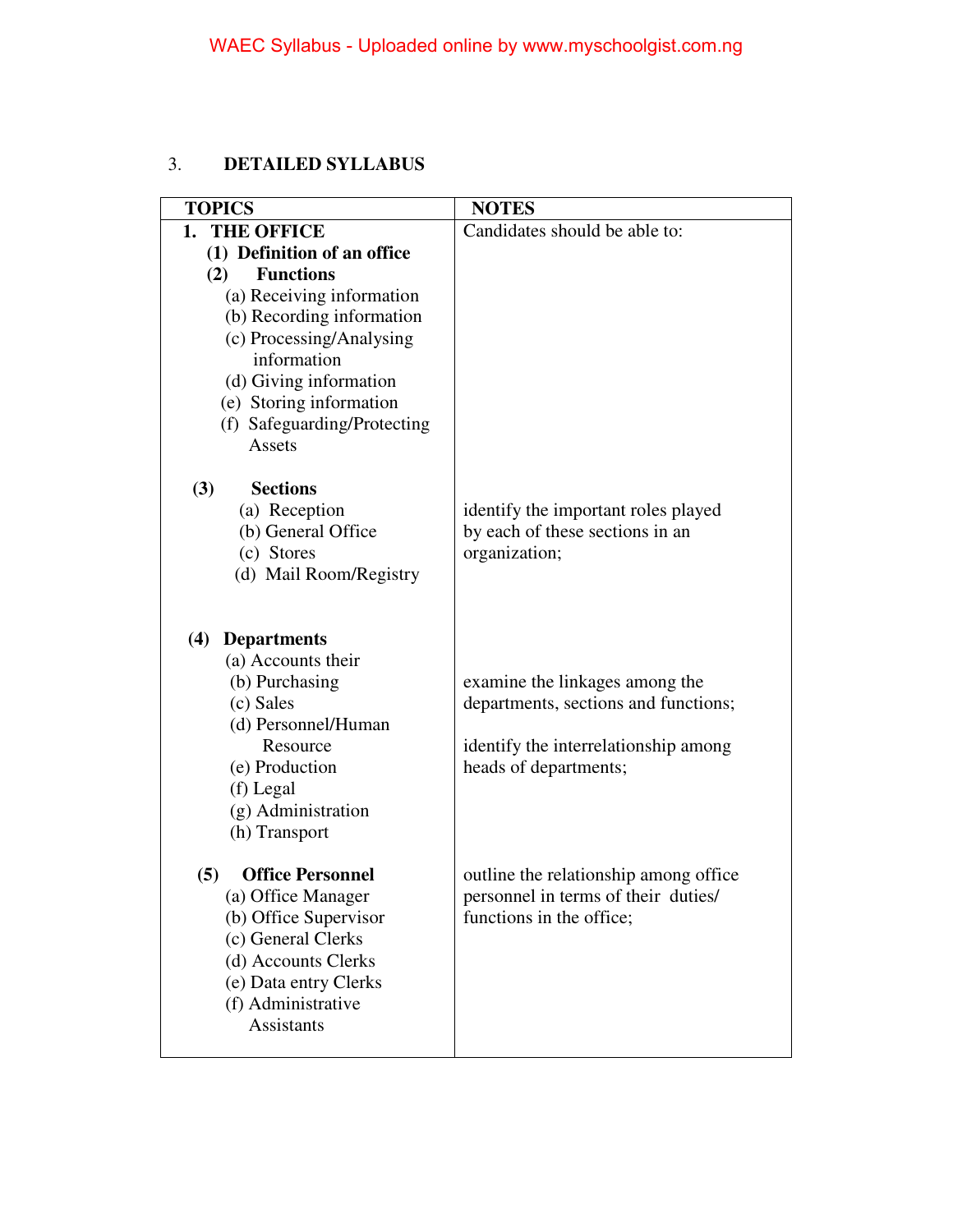| <b>TOPICS</b>                                                                                                                                                                                                                                                      | <b>NOTES</b>                                                                                                                                                                     |
|--------------------------------------------------------------------------------------------------------------------------------------------------------------------------------------------------------------------------------------------------------------------|----------------------------------------------------------------------------------------------------------------------------------------------------------------------------------|
|                                                                                                                                                                                                                                                                    | Candidates should be able to:                                                                                                                                                    |
| (g) Secretaries<br>(i) Company Secretary<br>(ii) Private Secretary<br>(iii) Stenographer Secretary<br>(h) Receptionist<br>(i) Typist<br>(j) Messenger                                                                                                              | identify the differences between the<br>different types of secretaries and state<br>their duties;                                                                                |
| <b>Professional Image of Office</b><br>(5)<br><b>Staff</b><br>(a) Personal and<br><b>Business Attributes</b>                                                                                                                                                       | give a detailed explanation of the personal<br>and business attributes of office staff;                                                                                          |
| (b) Social habits, Personal<br>Hygiene and healthy<br>Lifestyle                                                                                                                                                                                                    | identify the importance of good social<br>habit and personal hygiene;                                                                                                            |
| (b) Time Management                                                                                                                                                                                                                                                | explain time management as well as<br>identify time management skills and time<br>wasters in the office;                                                                         |
| (6)<br>Layout<br>$(a)$ open<br>(b) closed                                                                                                                                                                                                                          | give the factors that determine choice of<br>office layout and reasons for planning an<br>office;<br>state the advantages and disadvantages of<br>open and closed office layout. |
| 2 ORGANISATION                                                                                                                                                                                                                                                     | Candidates should be able to:                                                                                                                                                    |
| <b>Principles of Organisation</b><br>(1)<br>(a) Unity of objectives<br>(b) Span of control<br>(c) Authority and<br>Responsibility<br>(d) Delegation<br>(e) Unity of functions<br>(f) Unity of command<br>(g) Supervision<br>(h) Remuneration<br>(i) Accountability | explain of the principles of organisation<br>and how they can be applied in an<br>organization;                                                                                  |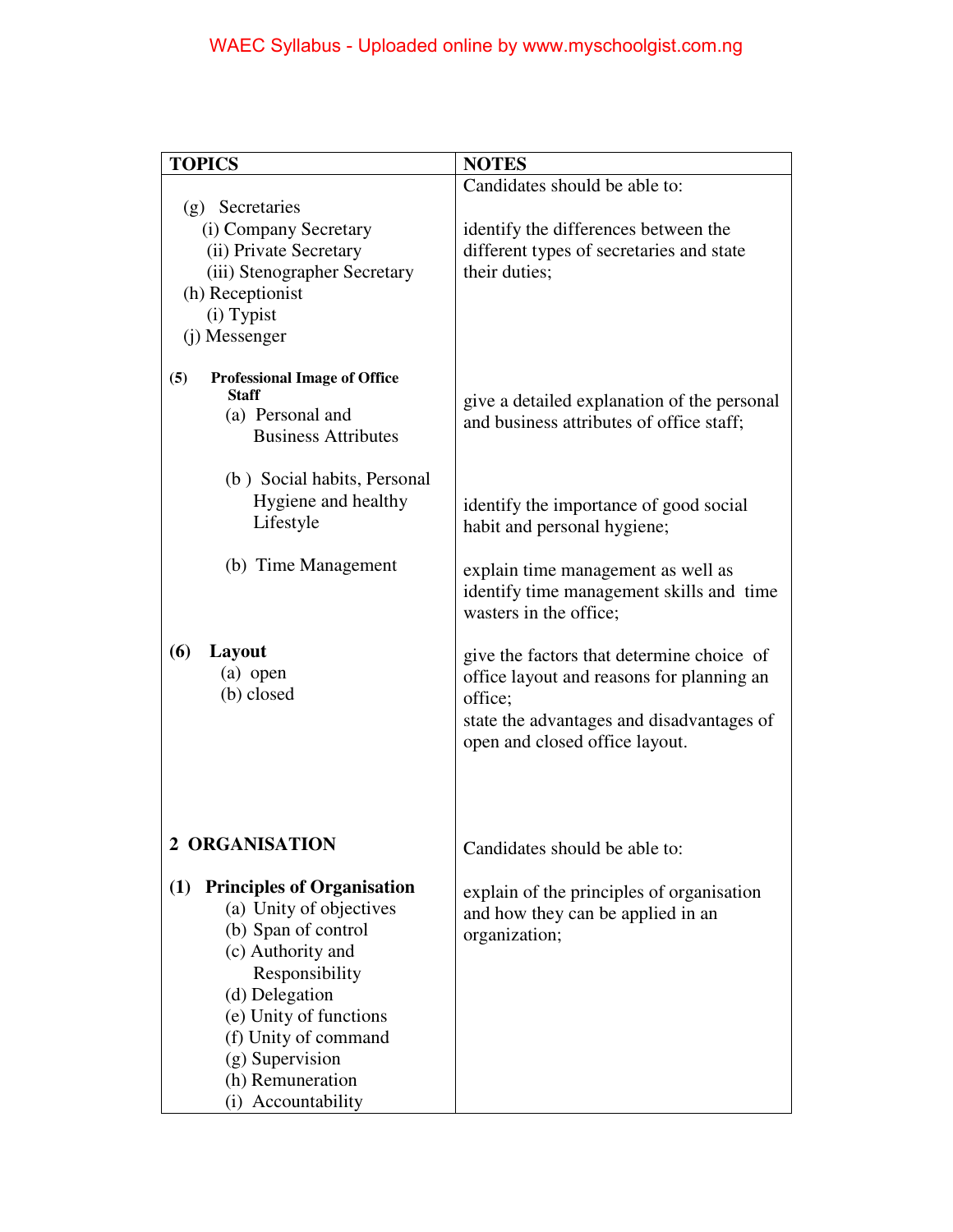| <b>TOPICS</b>                                                                                                                                                                                                                                                                                                                                                                                                             | <b>NOTES</b>                                                                                                                      |
|---------------------------------------------------------------------------------------------------------------------------------------------------------------------------------------------------------------------------------------------------------------------------------------------------------------------------------------------------------------------------------------------------------------------------|-----------------------------------------------------------------------------------------------------------------------------------|
| (1) Organisational Structure<br>(a) Line structure<br>(b) Line and staff structure<br>(c) Staff structure<br>(d) Functional structure<br>(e) Matrix structure<br>Organisational<br>(2)<br><b>Chart/Organogram</b>                                                                                                                                                                                                         | draw an organizational chart and state its                                                                                        |
| (3) BUSINESS<br><b>TRANSACTIONS</b><br>(I) Documents used in Business<br><b>Transactions</b><br>(a) Letter of enquiry<br>(b) Price list/<br>Catalogue/Quotation<br>(c) Local Purchase Order<br>(d) Order<br>(e) Proforma Invoice<br>(f) Invoice<br>(g) Delivery Note/Waybill<br>(h) Debit note<br>(i) Credit note<br>(j) Statement of account<br>(k) Cheques/Payment<br>Orders<br>(l) Receipt<br>(m) Purchase Requisition | uses, advantages and disadvantages;<br>identify the documents, their purposes and<br>when to use them;<br>complete the documents; |
| <b>Methods of Payment</b><br>(2)<br>$(a)$ Cash<br>(b) Cheque<br>(c) Standing order<br>(d) Credit transfer<br>(e) Money transfer                                                                                                                                                                                                                                                                                           | describe the various methods of payment<br>used in business as well as state their<br>advantages and disadvantages;               |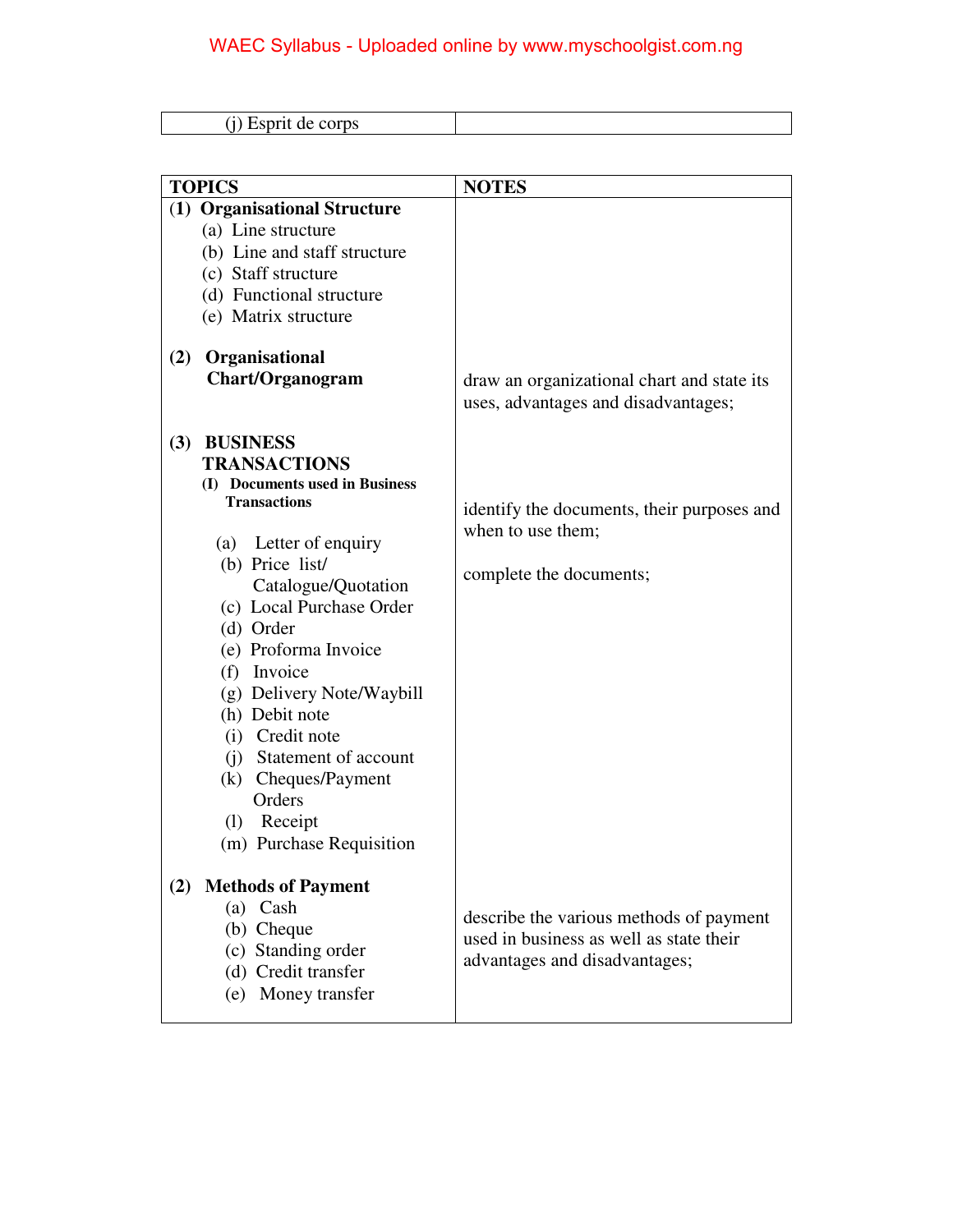| <b>TOPICS</b>                     | <b>NOTES</b>                                                                          |
|-----------------------------------|---------------------------------------------------------------------------------------|
| (3) Payroll Handling              | explain the termnologies - wages                                                      |
|                                   | salaries, gross pay, net pay, allowances,<br>basic pay and PAYE;                      |
|                                   |                                                                                       |
|                                   | know the metthods of determining                                                      |
|                                   | workers' pay - piece rate, time rate,                                                 |
|                                   | commission, flat rate, overtime and                                                   |
|                                   | bonus expain and prepare payroll for<br>the payment of wages and salaries of          |
|                                   | staff with given information;                                                         |
| <b>Tax Regimes</b><br>(4)         |                                                                                       |
| (a) VAT,                          | identify and explain the various types of                                             |
| (b) Income Tax                    | taxes and their importance;                                                           |
| (c) Communication                 |                                                                                       |
| Service Tax(CST)                  |                                                                                       |
| (d) Property Tax                  |                                                                                       |
| <b>Import/Customs Duty</b><br>(e) |                                                                                       |
|                                   |                                                                                       |
| (5) Petty Cash                    |                                                                                       |
|                                   | expain the terms petty cash and imprest                                               |
|                                   | system and complete the petty cash book.                                              |
|                                   |                                                                                       |
| 4. BANKING                        | Candidates should be able to:                                                         |
| (1) Types of Bank                 | know the functions of Commercial,                                                     |
|                                   | Development, Merchant, Rural/                                                         |
|                                   | <b>Community Banks and the Central Bank</b><br>give examples of the various types of  |
|                                   | banks:                                                                                |
| (2) Types of Account              |                                                                                       |
| Savings                           | state the features of the various accounts;                                           |
| Current                           |                                                                                       |
| Fixed deposit                     |                                                                                       |
| (3) Cheques                       |                                                                                       |
|                                   | give the definition, types, features of a                                             |
|                                   | valid cheque, parties to a cheque as well                                             |
|                                   | as the reasons for dishonouring cheques.<br>explain a crossed cheque, various ways of |
|                                   | crossing a cheque and the effect of the                                               |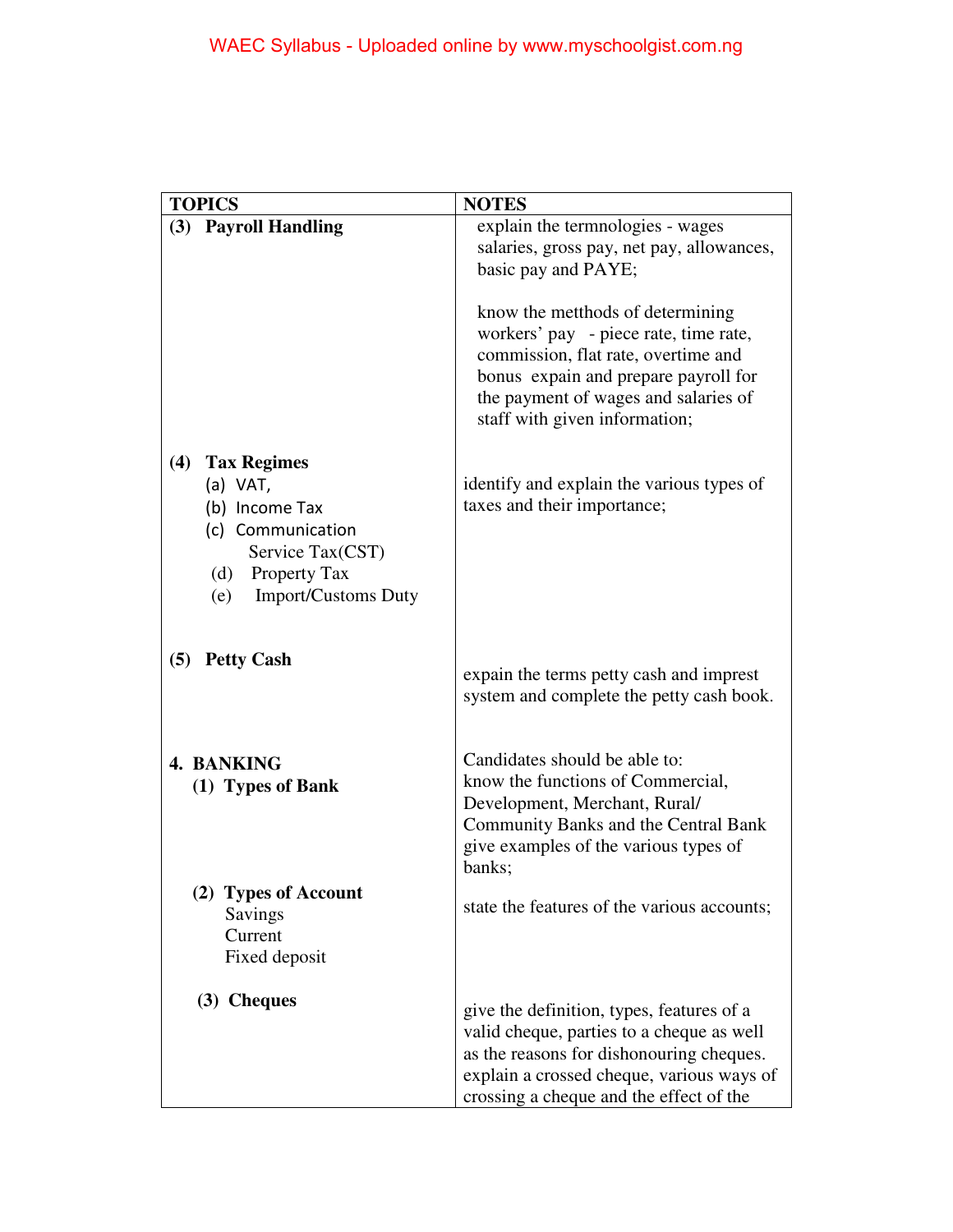| crossing. |
|-----------|
|           |

| <b>TOPICS</b>                                                                                                                                                                            | <b>NOTES</b>                                                                                                                                                                                                                                          |
|------------------------------------------------------------------------------------------------------------------------------------------------------------------------------------------|-------------------------------------------------------------------------------------------------------------------------------------------------------------------------------------------------------------------------------------------------------|
| <b>5. STOCK PROCEDURE</b>                                                                                                                                                                | Candidates should be able to:                                                                                                                                                                                                                         |
| (1) Ordering of Stock                                                                                                                                                                    | explain the term 'stock', the importance of<br>stock keeping in business and describe the<br>procedure for ordering stock from the<br>manufacturer or supplier;                                                                                       |
| (2) Duties of the Storekeeper                                                                                                                                                            | state the duties of the storekeeper and the<br>requirements of a good stock system;                                                                                                                                                                   |
| (3) Requisition Procedure                                                                                                                                                                | describe the store requisition procedure;                                                                                                                                                                                                             |
| (4) Stock Record and<br><b>Stocktaking</b><br>(a) Annual<br>(b) Periodic<br>(c) Perpetual<br><b>Stock Control</b><br>(5)<br>(a) Minimum Stock<br>(b) Maximum Stock<br>(c) Re-order level | explain stock, methods of stocktaking,<br>stock records, types of stock records, the<br>different methods of stocktaking and<br>describe the use of various documents.<br>(Bin card, tally card, purchase order etc.);                                |
| (6) Stock Valuation<br>(a) Cost price<br>(b) Average price<br>(c) Market price<br>(d) Lower price                                                                                        | explain the meaning and methods of Stock<br>valuation;                                                                                                                                                                                                |
| <b>7.OFFICE EQUIPMENT/</b><br><b>MACHINES</b>                                                                                                                                            | Candidates should be able to:                                                                                                                                                                                                                         |
| <b>General Office</b><br>(1)<br><b>Machines/Equipment</b>                                                                                                                                | mention and explain factors to be<br>considered when purchasing office<br>machines/equipment;<br>identify different office<br>machines/equipment, their uses as well as<br>the advantages and disadvantages of using<br>manual and electric machines; |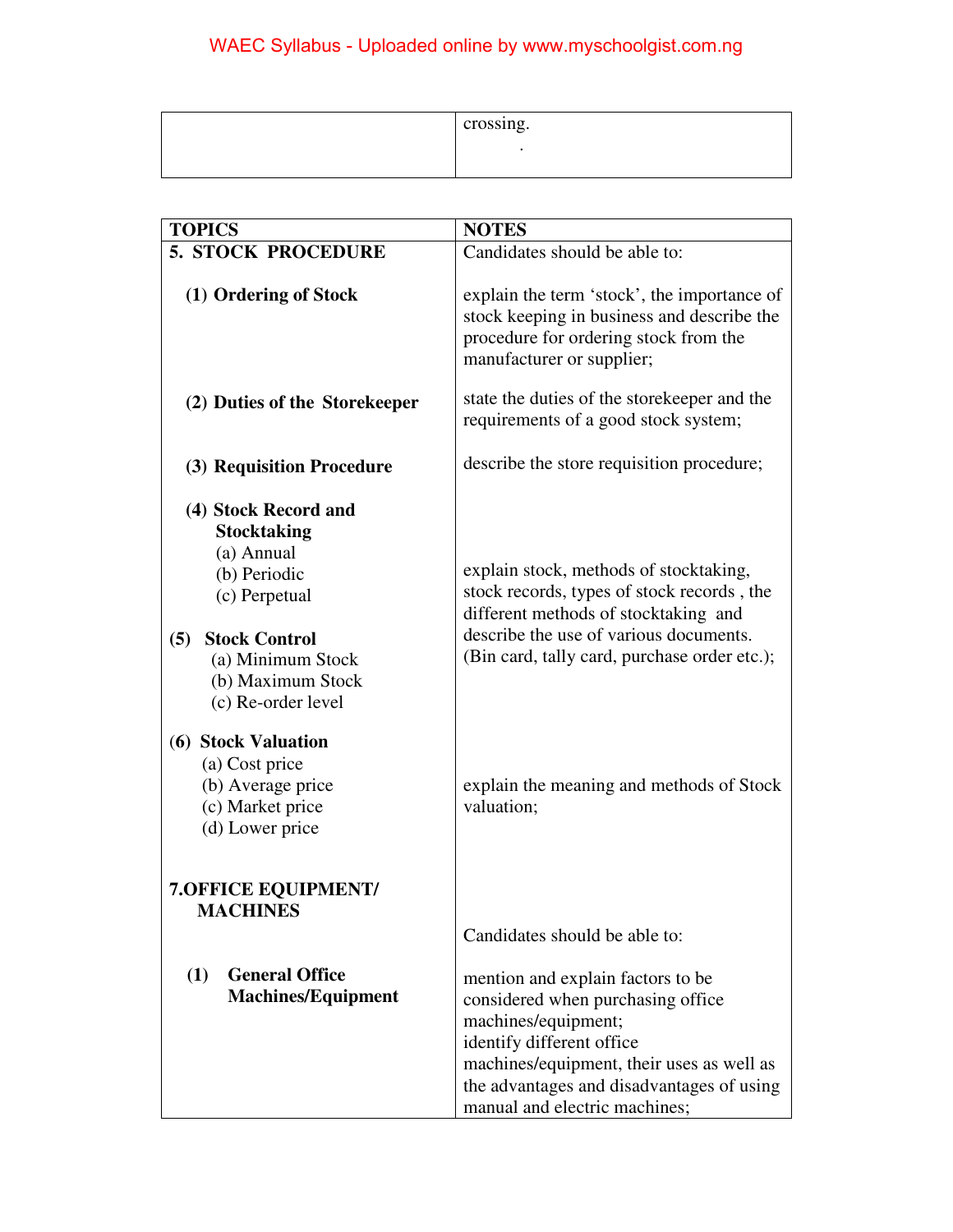| <b>TOPICS</b>                                                                                                                                                                                                                                                                             | <b>NOTES</b>                                                                                                                                                                                                                                                                         |
|-------------------------------------------------------------------------------------------------------------------------------------------------------------------------------------------------------------------------------------------------------------------------------------------|--------------------------------------------------------------------------------------------------------------------------------------------------------------------------------------------------------------------------------------------------------------------------------------|
| (a) Computer<br>(b) Photocopier<br>(c) Risograph<br>(d) Collating machine<br>(e) Dictaphone<br>(f) Typewriters<br>(g) Duplicating machines<br>(h) Perforator<br>(i) Calculator<br>(j) Cash Register<br>(k) Pager<br>(1) Fax machines<br>(m) Accounting machines<br>(n) Scanner            | describe how to maintain office machines/<br>equipment;                                                                                                                                                                                                                              |
| The Computer and ICT<br>(2)                                                                                                                                                                                                                                                               | give the meaning, components, types,<br>peripheral devices, functions, uses,<br>advantages and disadvantages of<br>computers;<br>explain the basic terms used in<br>computing, functions of the Internet,<br>Intranet and the Worldwide web as well<br>as mention service providers. |
| (3) Mail Room<br><b>Equipment/Materials</b><br>(a) Letter opening machine<br>(b) Addressing machine<br>(c) Franking machine<br>(d) Shredding machine<br>(e) Scales<br>(f)<br>Pair of scissors,<br>paper knife or blade<br>(g) Stapling machine<br>(h) Staple remover<br>Guillotine<br>(i) |                                                                                                                                                                                                                                                                                      |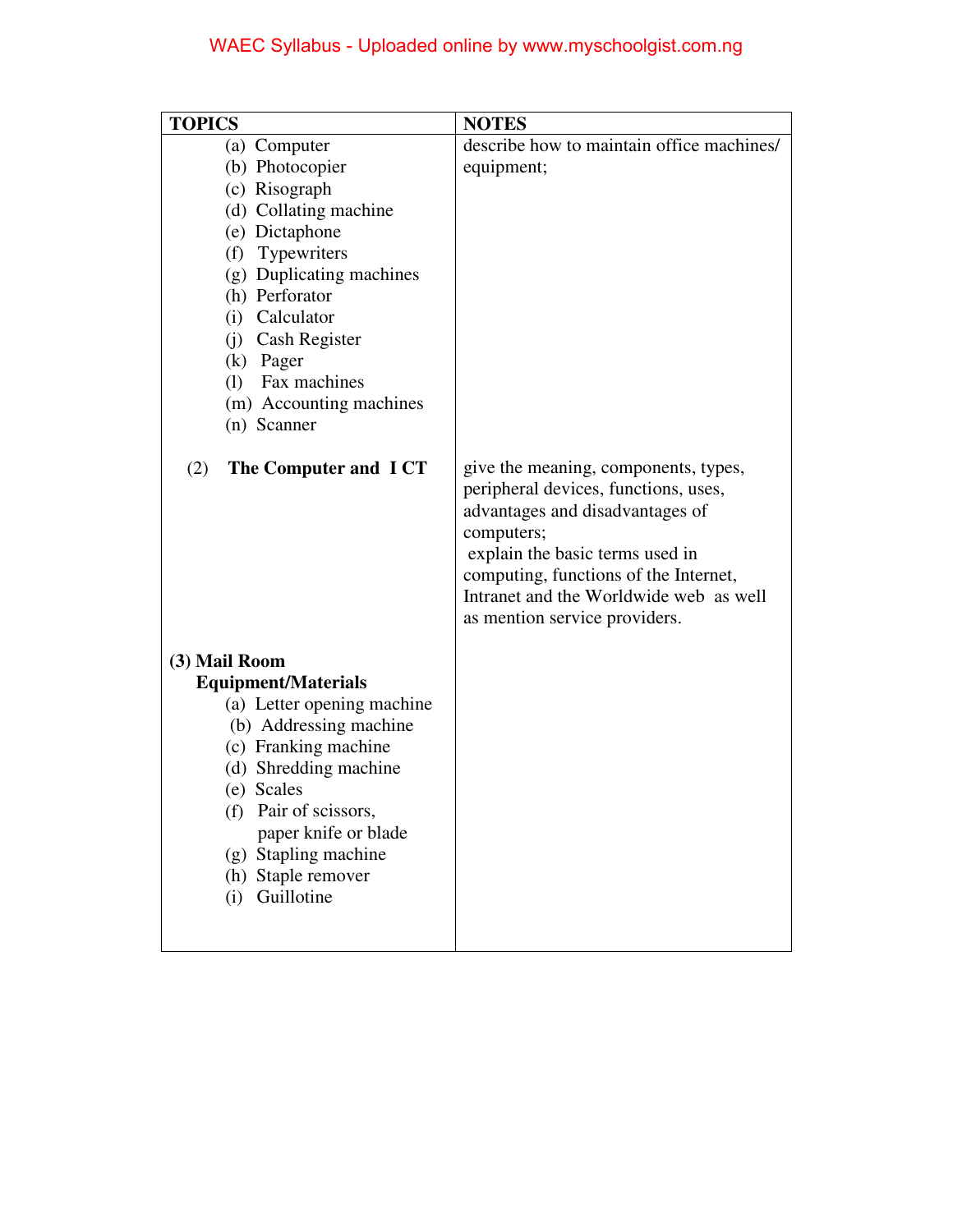| <b>TOPICS</b>                         | <b>NOTES</b>                               |
|---------------------------------------|--------------------------------------------|
| 8. COMMUNICATION                      |                                            |
|                                       |                                            |
| (1) Meaning                           | Candidates should be able to:              |
|                                       |                                            |
| $(2)$ Forms                           |                                            |
| (a)<br>Verbal                         | describe the different forms of            |
| <i>i</i> . oral                       | communication with examples and            |
| ii. written                           | identify their advantages and              |
| (b) Non-verbal                        | disadvantages.                             |
| (c) Visual                            |                                            |
| <b>Channels of</b><br>(3)             | identify the differences between vertical, |
| Communication                         | horizontal and diagonal communication      |
|                                       |                                            |
| (4) Barriers to effective             |                                            |
| <b>Communication</b>                  |                                            |
| (a) Organisational Barriers           | explain and give examples of the various   |
| (b) Physical Barriers                 | barriers to communication.                 |
| (c) Psychological Barriers            |                                            |
| (d) Socio-Cultural Barrier            |                                            |
| <b>Business Correspondence</b><br>(5) |                                            |
| (a) Letters                           |                                            |
| <i>i</i> Form Letters                 | state the parts, formats, and uses of each |
| ii Circulars                          | type of business correspondence.           |
| (b) Memos                             |                                            |
| (c) Reports<br>Short formal<br>i.     |                                            |
| ii Short informal                     | identify types of reports, the purposes,   |
| iii Periodic /Routine                 | characteristics and format of each.        |
| iv Special                            |                                            |
| Statutory<br>V                        |                                            |
|                                       |                                            |
| <b>Mail handling</b><br>(6)           |                                            |
| (a) Mail Room                         |                                            |
| (b) Incoming and Outgoing             | state the procedure for handling incoming  |
| mail                                  | and outgoing mail and complete the         |
| (c) Incoming and Outgoing             | various books used in the process.         |
| mail register<br>(d) Postage book     |                                            |
|                                       |                                            |
| (e) Messenger's Receipt<br>book       |                                            |
|                                       |                                            |
|                                       |                                            |
|                                       |                                            |
|                                       |                                            |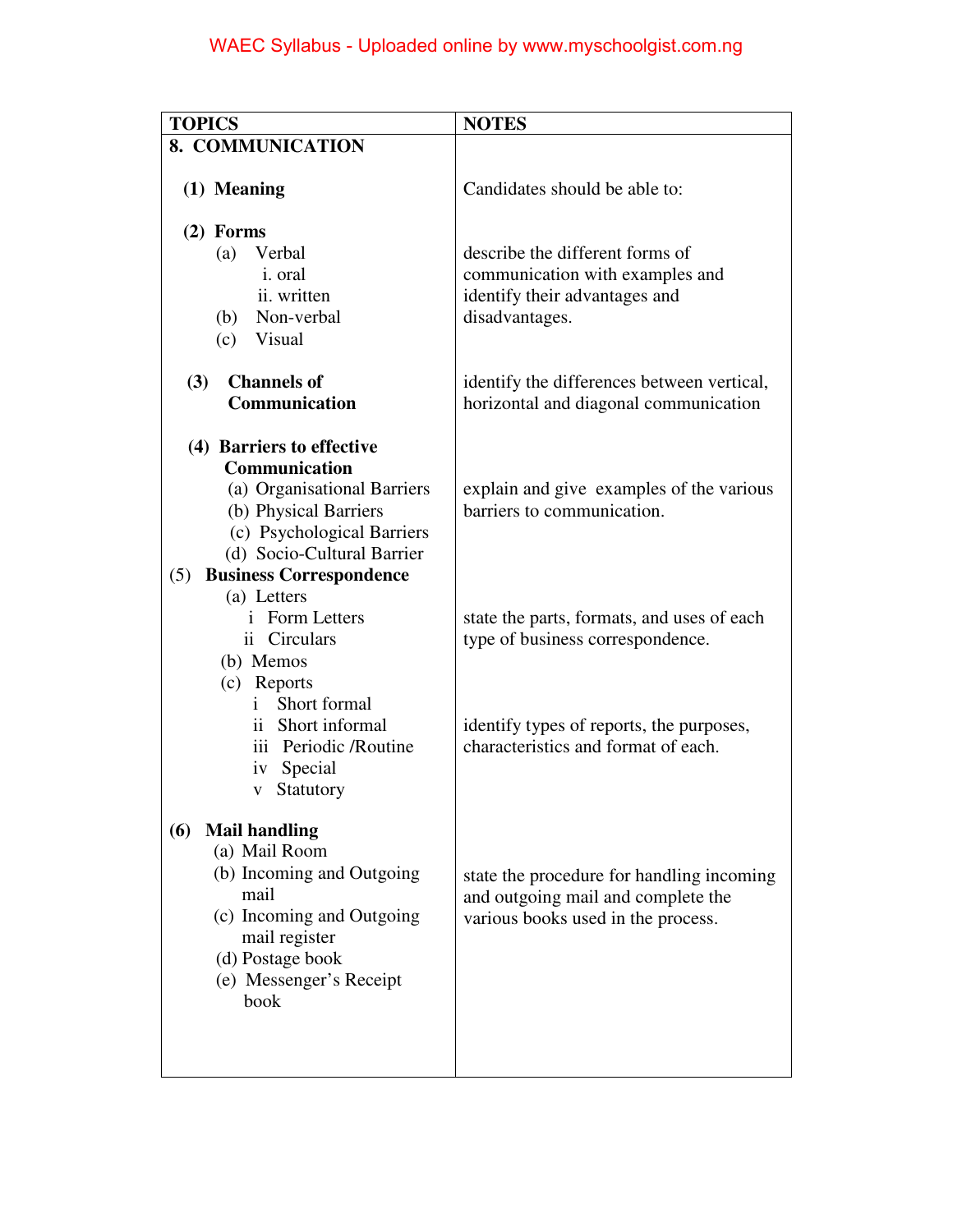| <b>TOPICS</b>                                                                                                                                                                                                                                                    | <b>NOTES</b>                                                                                                                                                      |
|------------------------------------------------------------------------------------------------------------------------------------------------------------------------------------------------------------------------------------------------------------------|-------------------------------------------------------------------------------------------------------------------------------------------------------------------|
| (7) Meetings<br>(a) Purpose and kinds of<br>meetings<br>(b) Requirements for a valid<br>Meeting<br>(c) Purpose and kinds of<br>meetings<br>(d) Requirements for a valid<br>Meeting<br>Chairperson<br>$\mathbf{i}$<br>ii Secretary<br>iii Teller<br>iv Scrutineer | state the duties of the officials.                                                                                                                                |
| (e) Meeting terminologies                                                                                                                                                                                                                                        | mention and explain meeting<br>termnologies such as notice, quorum,<br>agenda, resolution, ad-hoc committee,<br>minutes, motion, ex-officio, casting<br>vote etc. |
| (f) Preparation of meeting<br>documents<br>Notice<br>Ť.<br>ii Agenda<br>iii Minutes                                                                                                                                                                              | draft meeting documents from given<br>information                                                                                                                 |
| 9. BUSINESS ENGLISH<br>(1) Proofreading and office<br><b>Abbreviations</b>                                                                                                                                                                                       | Candidates should be able:<br>state the importance and purpose of<br>proofreading.                                                                                |
| (2) Spelling, Word division<br>and Punctuation                                                                                                                                                                                                                   | correct errors in passages, expand office<br>abbreviations and use them correctly.<br>know the basic rules for spellings, word<br>division and punctuation.       |

| <b>TOPICS</b> | <b>NOTES</b><br><b>TEQ</b> |
|---------------|----------------------------|
|               |                            |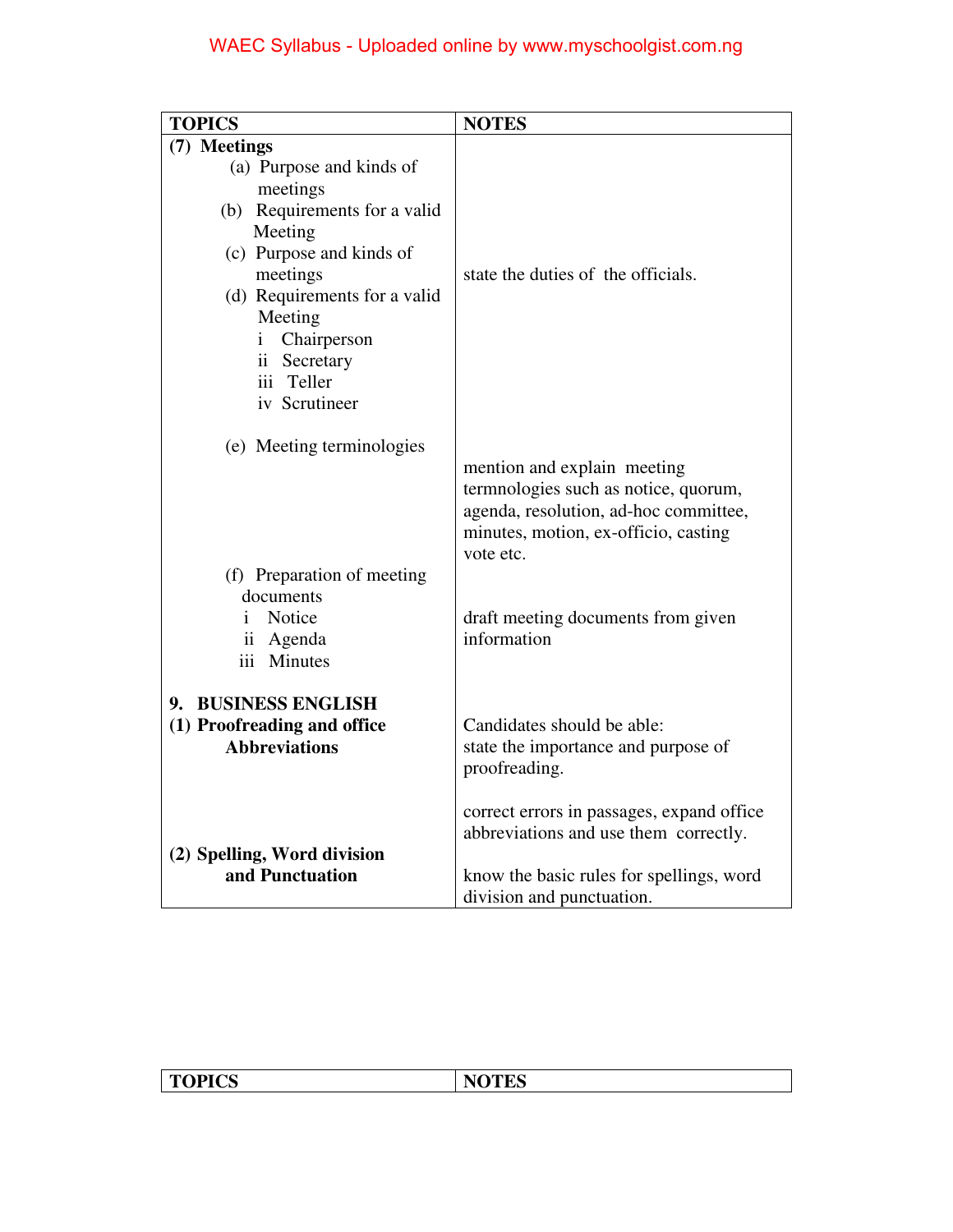| 10. FILING AND INDEXING        | Candidates should be able to:               |
|--------------------------------|---------------------------------------------|
| (1) Methods of Classification  |                                             |
| (a) Alphabetical               | explain filing, features of a good filing   |
| (b) Numerical                  | system and reasons for filing.              |
| (c) Subject                    |                                             |
| (d) Geographical               | understand the rules for the various filing |
| (e) Chronological              | methods together with their advantages      |
| (f) Alpha-numeric              | and disadvantages.                          |
| (g) Subject-numeric            |                                             |
|                                |                                             |
| (2) Systems of filing          |                                             |
| (a) Lateral                    | explain how each system operates and        |
|                                | identify the advantages and disadvantages   |
| (b) Suspension<br>(c) Vertical | of each system.                             |
|                                |                                             |
| (d) Horizontal                 |                                             |
| (3) Rules for filing           | state the general rules for filing.         |
|                                |                                             |
| (4) Indexing and Cross-        | identify the types/forms of indexing and    |
| Referencing                    | importance of indexing                      |
|                                |                                             |
| (4) Electronic filing          | explain electronic filing and state its     |
|                                | advantages and disadvantages e.g            |
|                                | microfilming/micrographics                  |
|                                |                                             |
| (6) Central and Departmental   | compare central and departmental filing     |
| filing                         | and list their advantages and               |
|                                | disadvantages.                              |
|                                |                                             |
|                                |                                             |
| <b>11. REFERENCE BOOKS AND</b> |                                             |
| <b>SOURCES OF INFORMATION</b>  | Candidates should be able to:               |
| (1) Reference Books            |                                             |
| (a) General reference books    | mention information that could be           |
| dictionary<br>$\mathbf{1}$     | obtained from each reference book.          |
| encyclopaedia<br>11            |                                             |
| almanac<br>iii                 |                                             |
| (b) Places                     |                                             |
| atlas<br>Ť                     |                                             |
| site plan<br>$\overline{11}$   |                                             |
|                                |                                             |
|                                |                                             |
|                                |                                             |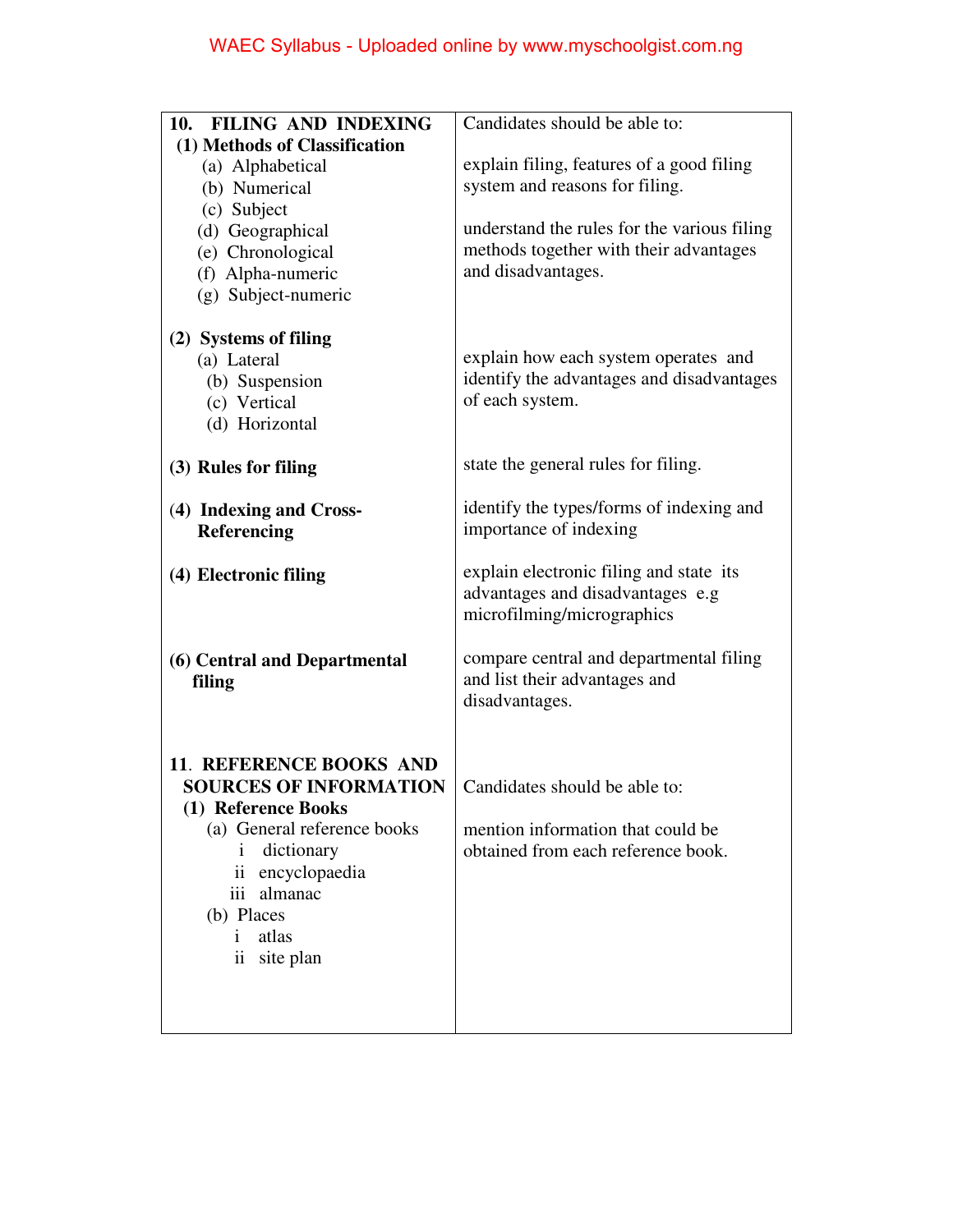| <b>TOPICS</b>                                                                                                                                                                                                                                                                                                                                                                                                                                                                                                                                  | <b>NOTES</b>                                                                                                                                                                                           |
|------------------------------------------------------------------------------------------------------------------------------------------------------------------------------------------------------------------------------------------------------------------------------------------------------------------------------------------------------------------------------------------------------------------------------------------------------------------------------------------------------------------------------------------------|--------------------------------------------------------------------------------------------------------------------------------------------------------------------------------------------------------|
| (c) Specialized reference books<br>trade journals<br>$\mathbf{1}$<br>ii post office guide<br>iii telephone directory<br>(d) Government Publications<br>i Hansard<br>ii White paper<br>iii Gazette<br>iv Financial Instructions<br>General orders<br>$\mathbf{V}$<br>(2) Sources of Information<br>(a) Personal documents<br>(b) Driving documents<br>(c)Passport<br>(d) Visa<br>(e)Tax clearance<br>(3) Business Information<br>(a) Exchange rates<br>(b) Stock exchange listing<br>(c) Financial bulletins<br>(d) Employment<br>Opportunities | identify the various sources of information<br>with examples, e.g.<br>Revenue offices – taxes<br>Immigration Service – passport<br>Embassies/High Commissions -<br>visa<br>Banks - financial bulletins |
| <b>12. POST OFFICE SERVICES</b><br>(1) Postal Services<br>(a) Postage stamps<br>(b) Express mail<br>(c) Special mail<br>(d) Poste restante<br>(e) Private mail bag<br>Registered mail<br>(f)<br>Recorded delivery<br>(g)<br>Airmail<br>(h)<br>Business reply service<br>(i)<br>Private mail box<br>(i)                                                                                                                                                                                                                                         | Candidates should be able to:<br>explain the use of each postal service.                                                                                                                               |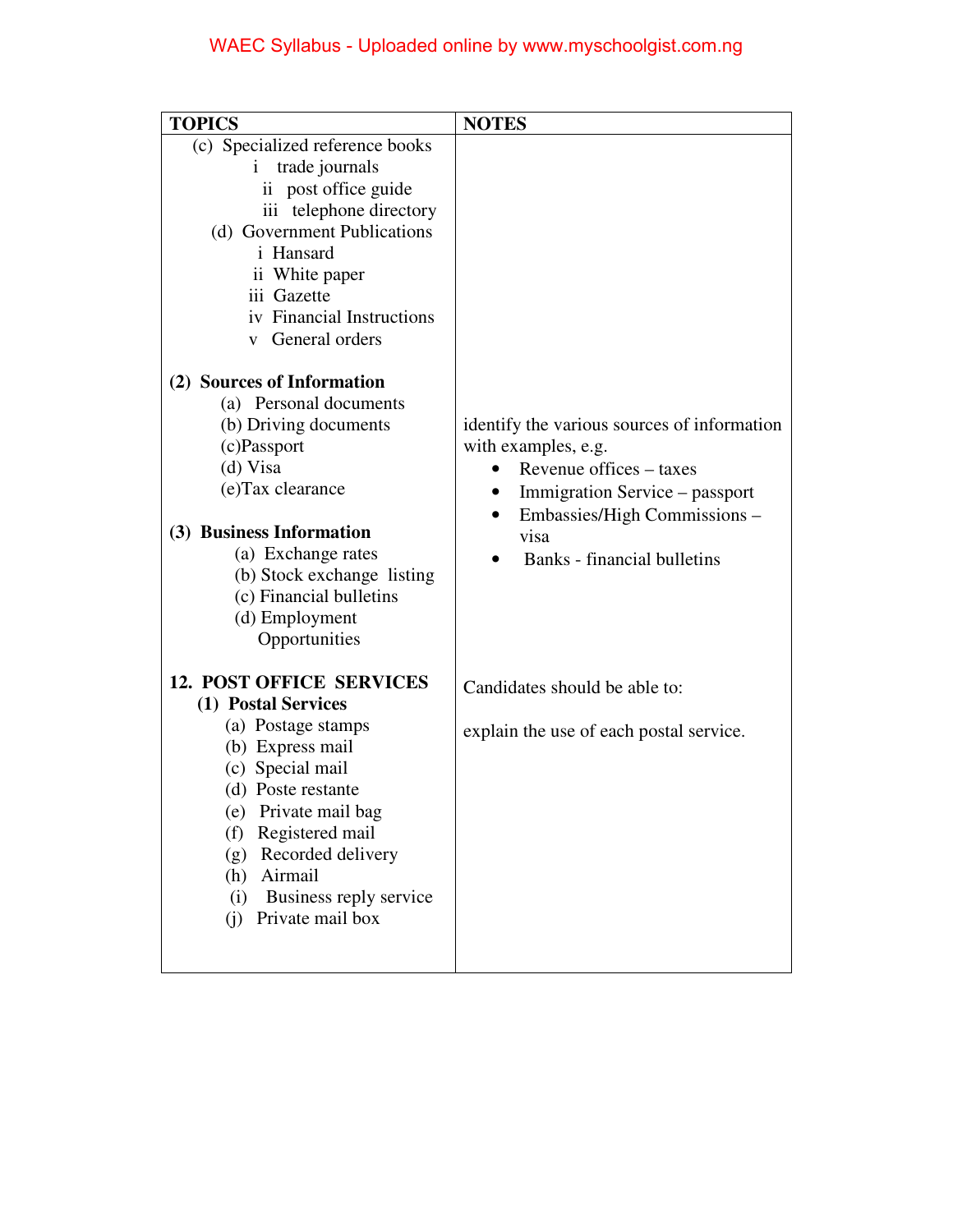| <b>TOPICS</b>                                                                                                        | <b>NOTES</b>                                                                                                                           |
|----------------------------------------------------------------------------------------------------------------------|----------------------------------------------------------------------------------------------------------------------------------------|
| (2) Courier Services<br><b>Expedited Mail Service (EMS)</b><br>Delsey, Helbor & Lyn (DHL)<br>Federal Express (FedEx) | state the features and benefits of courier<br>services.                                                                                |
| (3) Agency Services<br>(4) Remittance services                                                                       | mention and explain agency services<br>provided by the post office.                                                                    |
| Postal Order<br><b>Money Transfer</b>                                                                                |                                                                                                                                        |
| <b>13. HUMAN RELATIONS</b><br>(1) Internal Relations in the<br><b>Office</b>                                         | Candidates should be able to:<br>explain internal relations and public<br>relations and identify ways of improving<br>human relations. |
| (2) Relations with the Public<br>(3) Interpersonal Skills                                                            | state factors that promote public relations<br>and ways of improving interpersonal<br>skills.                                          |
| 14. HEALTH, SAFETY AND<br><b>WELFARE IN</b><br><b>THE OFFICE</b>                                                     | Candidates should be able to:                                                                                                          |
| (1) Health Hazards in the<br>office                                                                                  | identify and explain health hazard in the<br>office;                                                                                   |
|                                                                                                                      | state the types of health hazards in the<br>office and how they could be prevented;                                                    |
| (2) Accidents in the Office                                                                                          | state the types and causes of accidents as<br>well as measures to prevent them;                                                        |
| <b>Staff Welfare</b><br>(4)                                                                                          | identify welfare services and benefits<br>available to office staff and the<br>advantages associated with them.                        |